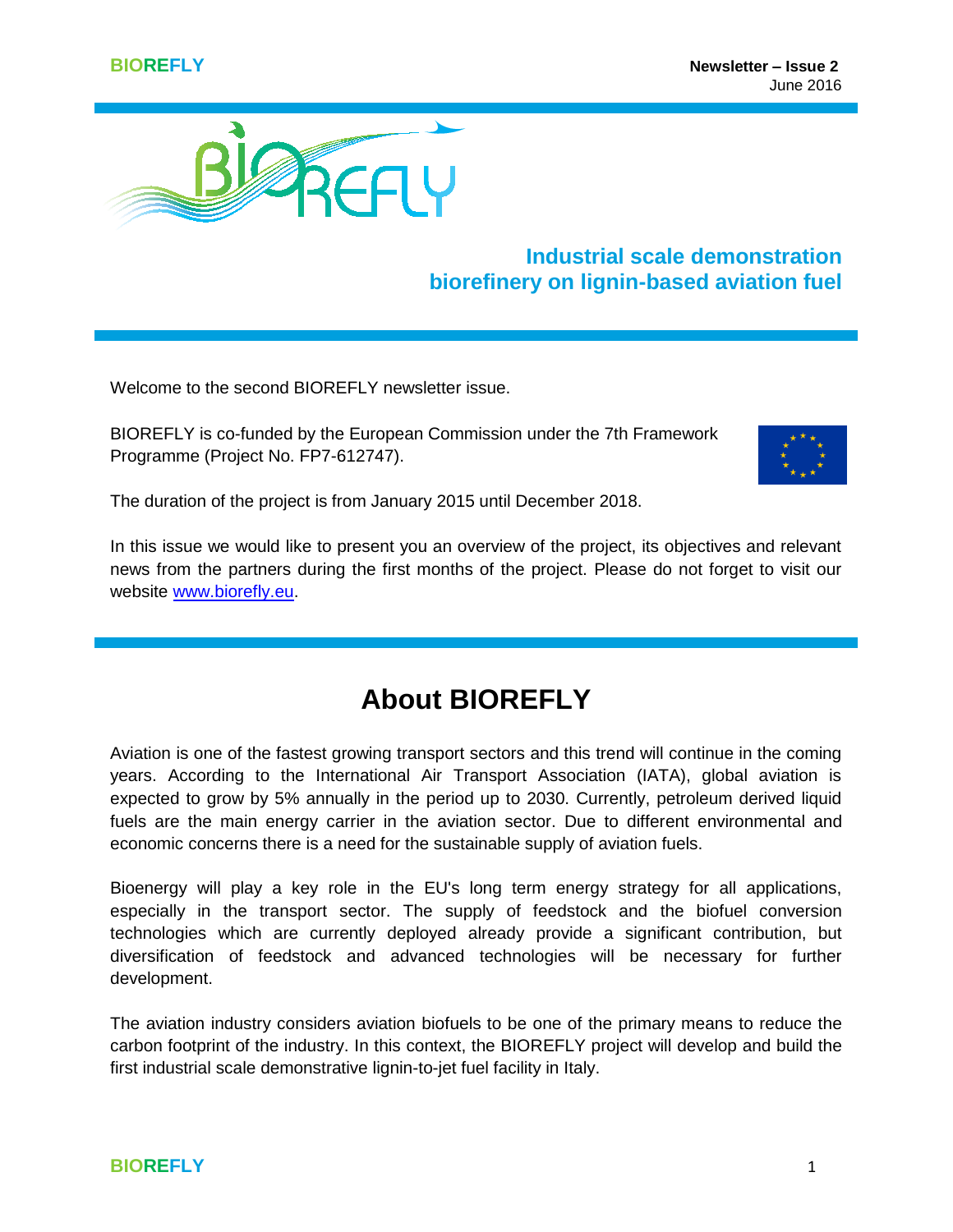The combined production of a high annual volume of cellulosic ethanol and lignin-based jet fuel through sustainable and innovative technologies will be the first step towards biofuel commercialisation and market deployment.

The overall goal of the BIOREFLY project is to develop technologies allowing an increased and more economical utilization of selected renewable lignocellulosic raw materials for the production of second generation biofuel for aviation. The sustainable supply chain will be demonstrated, environmental and socio-economic impacts will be assessed and results gathered from tests in engines and demonstration flights will be disseminated to relevant stakeholders.

For further information please contact the project coordinator or visit our website [www.biorefly.eu](http://www.biorefly.eu/)

#### **Project coordinator**

**Biochemtex Italia S.p.A**  Silvia Redaelli Tel. +39 0131 882811 [silvia.redaelli@gruppomg.com](mailto:silvia.redaelli@gruppomg.com) *[www.biochemtex.com](http://www.biochemtex.com/)*

biochemtex

**Project partners**

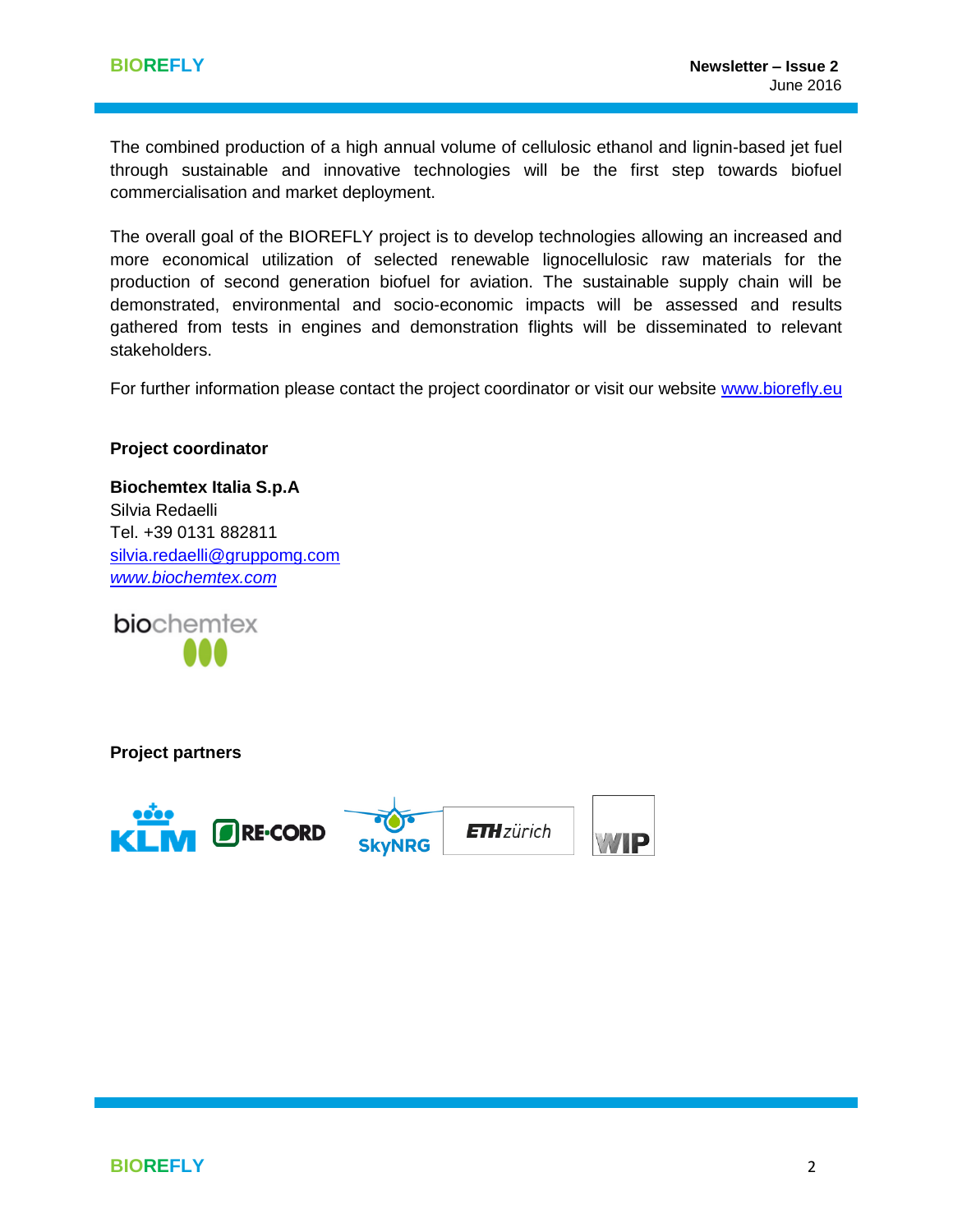## **BIOREFLY Annual Meeting**

The BIOREFLY project consortium had its annual meeting on the occasion of the 24<sup>th</sup> European Biomass Conference and Exhibition in Amsterdam. The consortium met on  $7<sup>th</sup>$  of June 2016 to discuss the progress of the project and to develop further strategies for the upcoming phase of the project.



One of the latest news within the project is the relocation of the demo plant. Since the coordination of the project faced severe difficulties and delays with the original plans, foreign to the project, the decision to relocate the demo plant was taken on time. At the moment, the plant would be relocated to the north of Italy and is under authorization. After all, during the first eighteen months of the project, the processes reached with the scale-up demonstration activities, performed by the partners, had been validating the optimization for the second

generation technology on real operational grounds. The following step is the construction of the plant to start-up with the implementation phase.

# **Scale-up of the technology**

In order to define the working parameters for engineering scale-up, a significant research activity has been carried out both at the lab and pilot scale. Several key parameters of the process, such as the lignin slurry concentration, H<sub>2</sub>/lignin ratio, catalyst/lignin ratio and residence time, has been studied and optimized.

The process optimization from lignin co-produced to jet-fuel relies first on a good phenolic oil production by catalyst screening, yield increase, lignin purification, and a further optimization of the operating conditions (T, P, residence time). The second focus relies on the improvement of quality of jet fuel to achieve the standard requirements (Jet A/A-1). Currently, the main purposes are focused on the reduction of the oxygen content in the samples and the removal of poisoning (S and N).

Finally, an alternative research and development solution is to evaluate the jet fuel production from lignocellulosic second generation sugars through a fermentation process.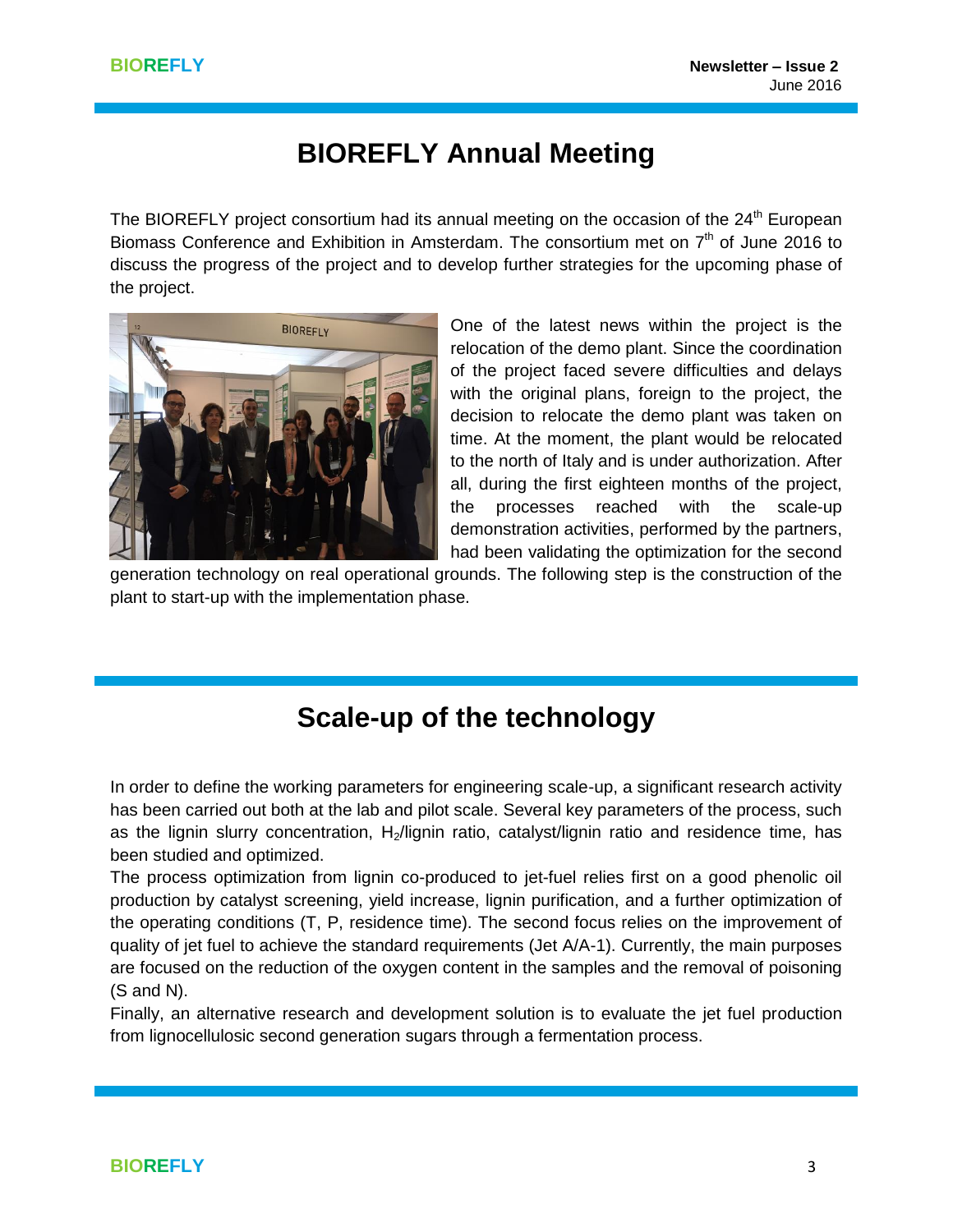# **Modelling of hydrodeoxygenation of phenolic oil**

The model is intended to provide quantitative estimation of the changes of oil composition during the process as a function of process-variables (temperature, time, etc.).

The challenges of the mathematical modelling are:

- Phenolic oil is a complex mixture which contains a lot of different compounds;
- From both experimental and modelling points of view, it is challenging to characterize the changes in concentrations of all species;
- Few literature data available.

The model aims to characterize the changes in compositions of the entire phenolic oil (light and heavy fractions). The modelling approach proposed by ETH intents to describe the changes in compositions taking into account of the main functional groups. A lumped effective kinetic scheme is then proposed assuming an instantaneous adsorption of the species on catalyst; adsorption is reasonable at steady state; the effect of adsorption is not treated explicitly but lumped in the kinetic constants; hydrogen is in excess and is not explicitly included in the kinetic rate; all reactions are assumed to be verified during the fitting of experiments; kinetic constants are expressed according to Arrhenius formulism.

At the light of these considerations, 12 parameters must be estimated:

6 pre-exponential factors: k $_1^0$ , k $_2^0$ , k $_3^0$ , k $_4^0$ , k $_5^0$ , k $_6^0$ 

6 activation energies:  $E_{\text{att.1}}$ ,  $E_{\text{att.2}}$ ,  $E_{\text{att.3}}$ ,  $E_{\text{att.4}}$ ,  $E_{\text{att.5}}$ ,  $E_{\text{att.6}}$ 

The experimental activity concerning HDO process will be carried out by Biochemtex, and the analytical results will be used for parameters estimation. The influence of the most relevant process-variables (temperature, pressure and residence time) will be assessed.

## **Biofuel testing and utilization in the aviation sector**

Two kinds of bio jet-fuels samples produced by Biochemtex had been analysed by RE-CORD in order to have data for a comparison with Jet A/A-1 standard quality. Such samples have to be optimised since some oxygen is still present, while biokerosene is composed by biohydrocarbons only. However these samples, if necessary, could be subject of preliminary test in modified micro gas turbines.

### **BIOREFLY** 4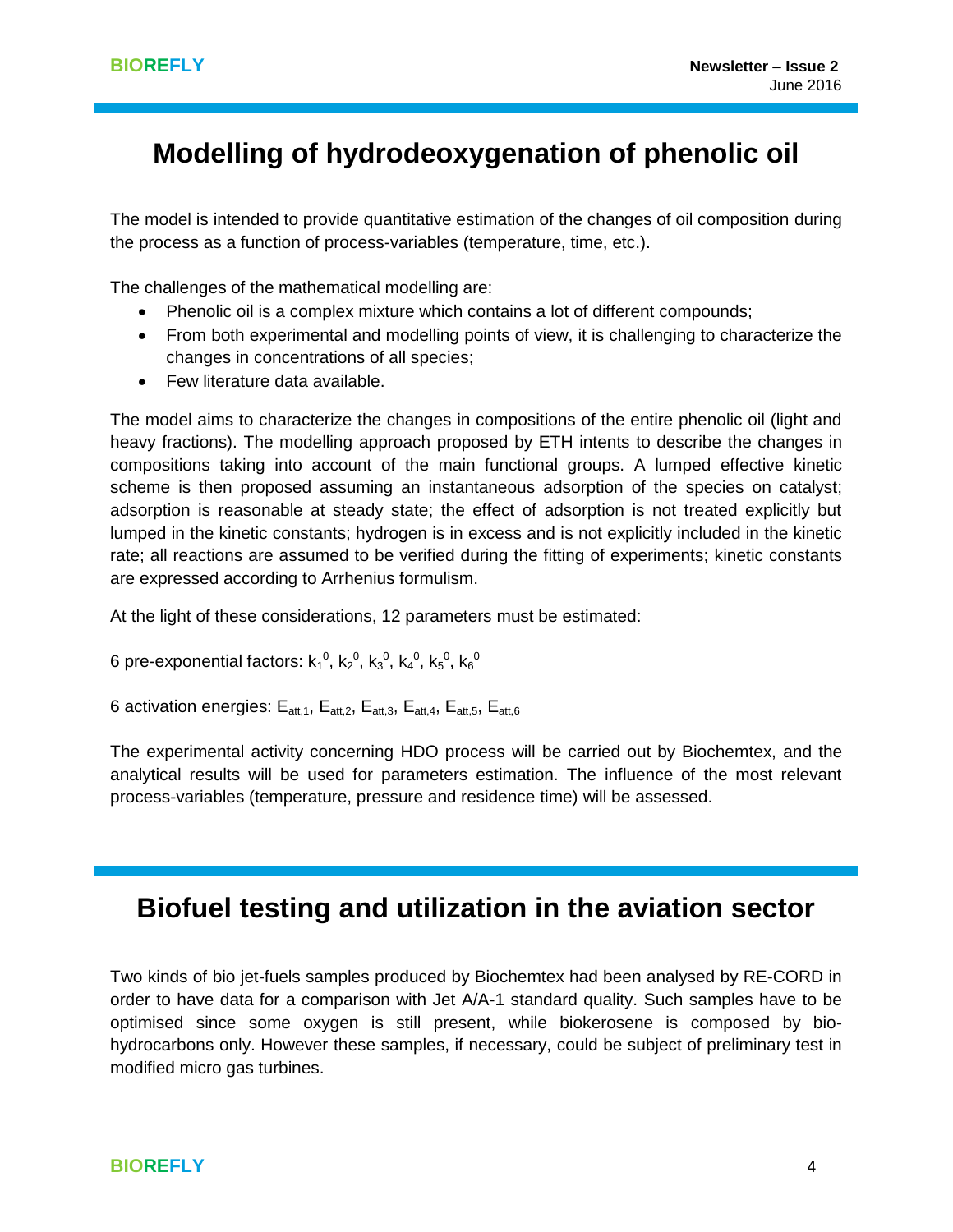RE-CORD has been preparing the set up test bench for pump and nozzle testing. They started working on a predisposition of small scale stationary turbine for testing the biofuel. Fuels suitable for testing are traditional fossil fuels (i.e. gasoline, kerosene, jet and diesel fuel), renewable fuels HEFA, FT-derived fuels, and other full-hydrocarbons fuel), and biofuels (i.e. oxygenated fuels such as biodiesel, bioethanol)., having the following characteristics:

- Viscosity range:  $1 12$  cSt.
- $\bullet$  Density range: 750 1150 kg m-3.
- Mass flow rate:  $1.5 15$  kg h-1.
- $\bullet$  Injection pressure: 4 25 bars (light fuels); 4 15 bars (diesel range).
- Fuel temperature:  $0 60^{\circ}$ C.
- Suitable for PIV and P/DPA analysis.

In the next months, experimental tests will be carried out by RE-CORD using bio jet-fuels produced by Biochemtex.

## **The ASTM process**

The ASTM International applies three phases to approve new fuels. The first phase is the testing phase to evaluate the fuel or additive, the second phase reviews the process by OEMs, and the third phase is the approval phase that includes ASTM international balloting on the new specifications, or revision to an existing specification for the fuel.

BIOREFLY must fulfil the ASTM requirements and standards in order to perform the final demonstrative flight. There are two relevant standards that support the certification of alternative jet fuels.

1. ASTM D4054 – Standard Practice for Qualification and Approval of New Aviation Turbine Fuels and Fuel Additives

2. ASTM D7566 – Standard Specification for Aviation Turbine Fuel Containing Synthesized **Hydrocarbons** 

In the BIOREFLY project these requirements are being taking into account, and after the testing phase is over, the jet-fuel developed could go through the ASTM process. The results of this phase will be available on further issues.